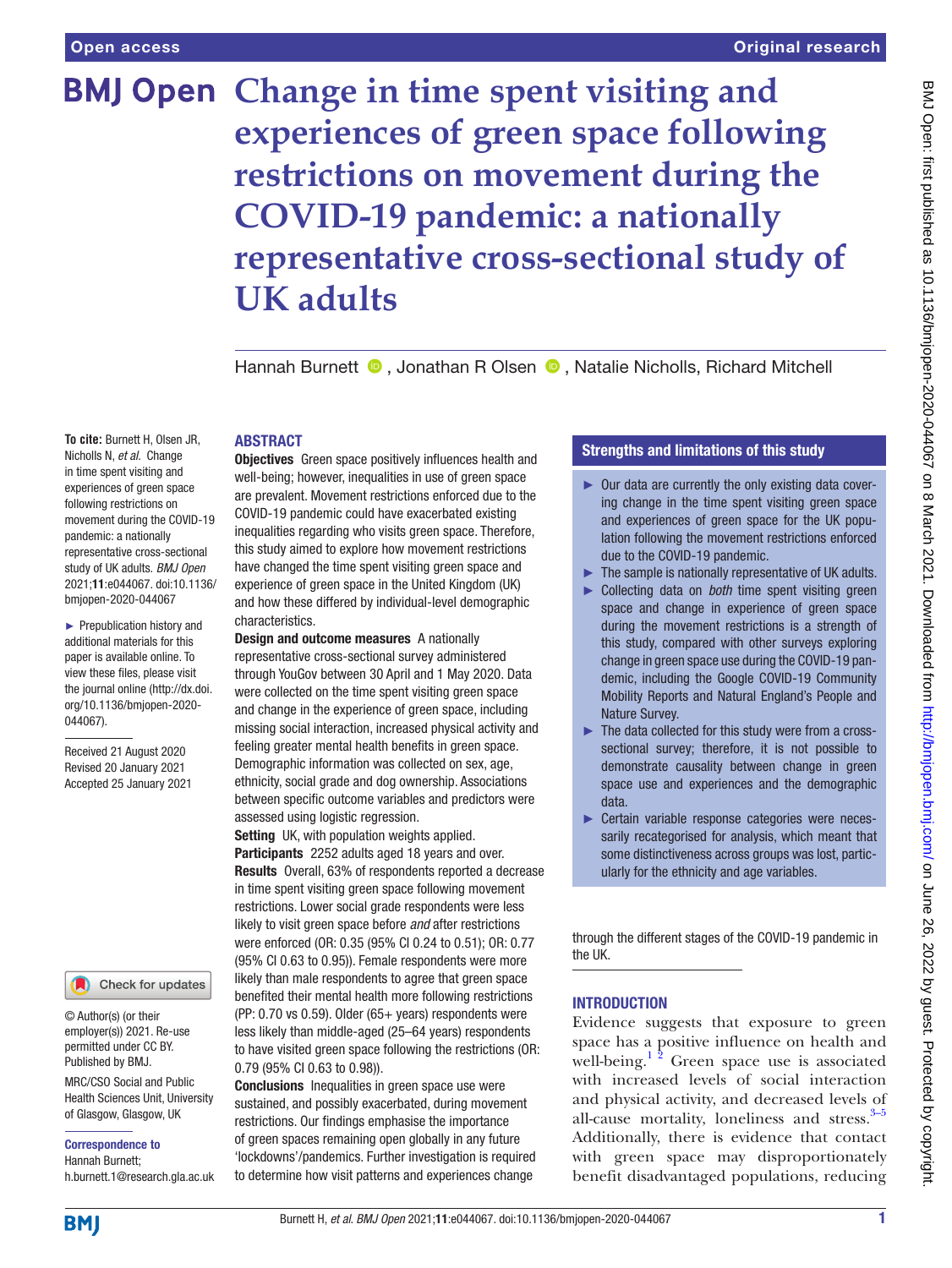health inequalities and therefore weakening the effects of poverty, known as the 'equigenic' effect.<sup>67</sup>

The health impacts of contact with green spaces are quite well studied by both observational and experimental designs. There is rather less literature on the levels of, motivations for and barriers to visiting green spaces in the first place. Recent surveys by Natural England and Scottish Natural Heritage have found that 74% of the English population and 70% of the Scottish population visit green space 'frequently' (once a month or more often). In both countries, the top three reasons stated for frequent green space use were health/exercise, dog walking and to relax/unwind. $89$  Further research exploring the motivations and reasons for visiting green space found that visitation frequency is affected by an individual's feelings of nature connectedness, as well as their childhood expo-sure to nature.<sup>[10–12](#page-8-4)</sup> It is important to note that substantial inequalities in green space use have also been reported, with studies finding that females, older people and those from less advantaged socioeconomic positions (SEPs) are more likely to be infrequent users than their male, younger and higher SEP counterparts.<sup>9 13-15</sup>

In 2020, the United Kingdom (UK) experienced major disruption to everyday life due to the COVID-19 pandemic. COVID-19 is an infectious disease first identified in the city of Wuhan, China, in December  $2019<sup>16</sup>$  As a response to the COVID-19 outbreak, the UK announced a series of movement restrictions from 23 March 2020. These included rules designed to increase social distancing, meaning that people could only leave their households to make 'essential trips' for food, medication and exercise.<sup>17</sup> Recent studies have highlighted the negative effects of COVID-19 on the UK population's mental health and well-being, which are likely to be profound and long lasting.<sup>[18](#page-8-8)</sup> Research exploring the wider health effects of COVID-19 suggest that the negative indirect effects are being borne disproportionately by people who have fewer resources and poorer health.<sup>19</sup> If natural environments usually act to mitigate the connections between adversity and poor health, $67$  it is important to assess the extent to which lockdown affected both use and experience of such environments. Future lockdowns and movement restrictions are highly likely as second, third and perhaps fourth waves of the pandemic take place around the world.

The aim of this research was to explore changes in the time spent visiting green space and experience of visits to green space among the UK population following movement restrictions being enforced. The sociodemographic characteristics focused on were those identified by the literature as being most consistent markers of inequality in use. The research questions were:

- 1. How did time spent visiting green space change following movement restrictions, compared with before, and for whom?
- 2. How did experiences of visits to green space change following the restrictions, and did any change vary by sex, age, ethnicity, social grade and dog ownership? Specifically, (A) did respondents feel that green space

benefited their mental health more since the movement restrictions were enforced than before? (B) Did respondents miss social interaction in green space more following movement restrictions? (C) Had physical activity increased following movement restrictions?

## **METHODS**

## Survey design and sample

An online cross-sectional survey was administered by YouGov between 30 April and 1 May  $2020.^{20}$  $2020.^{20}$  Questions were answered by a sample of 2252 adults from the UK (aged 18 years and over). The sample was drawn from a panel of over 800000 individuals who specifically opted in to participate in online research activities. Sample members were randomly selected from the panel and sent an email providing a survey link. [Table](#page-2-0) 1 shows the themes and specific survey instruments analysed in this paper. Only the respondents that visited green space following movement restrictions were asked the questions regarding change in experience of green space. Demographic information about participants was also collected (including sex, age and social grade, which was classified by occupation). $21^{22}$  Although the sample was reasonably large, small numbers in variable response categories necessitated some category mergers ([table](#page-2-0) 1 and [online](https://dx.doi.org/10.1136/bmjopen-2020-044067)  [supplemental table 1\)](https://dx.doi.org/10.1136/bmjopen-2020-044067).

The survey covered adults from across the UK, with respondents from England (n=1875), Scotland (n=209), Wales (n=107) and Northern Ireland (n=61). Weightings were applied to render the sample representative of UK adults (detailed below). When the survey was distributed, the same movement restrictions were implemented across the UK. These included only leaving home for limited purposes, such as medical needs, shopping for basic necessities (food and medicine) and exercising once a day alone/with members of your household.<sup>[23](#page-8-12)</sup> Since then, the individual parliaments/assemblies representing these countries have imposed different COVID-19 policies.

## Demographic variables

Individual-level demographic and socioeconomic characteristics were captured from the survey, as follows: sex (male or female); age group (18–24 years, 25–64 years and 65+ years); ethnicity (white, black, Asian and minority ethnic (BAME)); dog ownership (yes or no); and social grade (ABC1 and C2DE), derived by YouGov from combined occupational social grade categories. ABC1 was the higher social grade and included non-manual workers, for example, senior managers and owners of small establishments. C2DE was the lower social grade and included all manual workers, for example, shop assistants and labourers. $^{24}$  Hereafter, social grade will be described as higher and lower social grade.

#### Patient and public involvement

There was no direct patient or public involvement in this study.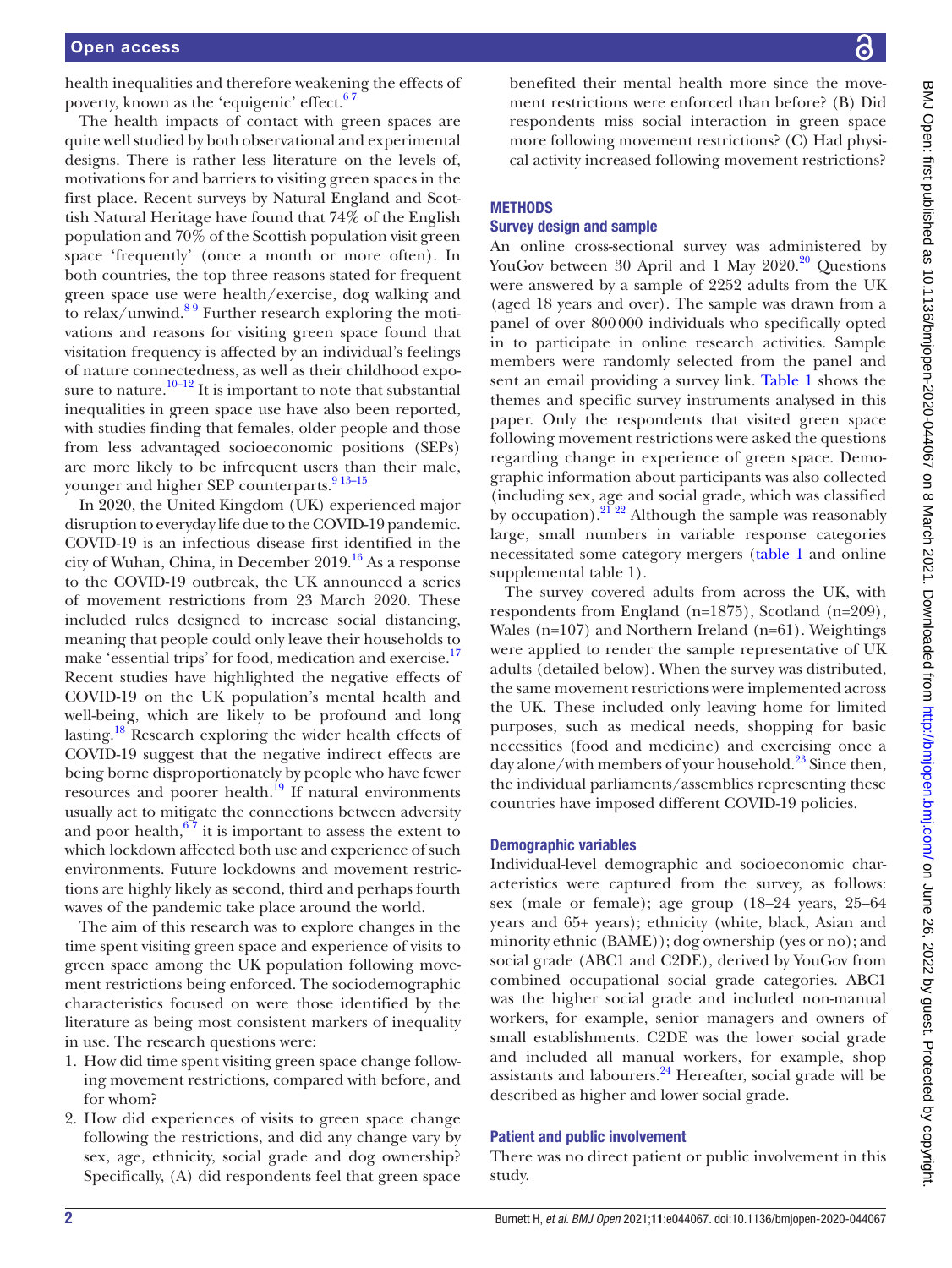<span id="page-2-0"></span>

| Table 1                                                                                         | Survey themes and specific items analysed, including variables recategorised                                                                             |                               |                                                                                 |  |  |  |  |  |
|-------------------------------------------------------------------------------------------------|----------------------------------------------------------------------------------------------------------------------------------------------------------|-------------------------------|---------------------------------------------------------------------------------|--|--|--|--|--|
| <b>Themes</b>                                                                                   | <b>Question/statement</b>                                                                                                                                | <b>Potential responses</b>    | Recategorised                                                                   |  |  |  |  |  |
| Change in the<br>visiting green space                                                           | 'Did you EVER visit a green space in the year<br>amount of time spent before the movement restrictions were enforced in<br>the UK?'.                     | Yes, I did                    |                                                                                 |  |  |  |  |  |
|                                                                                                 |                                                                                                                                                          | No, I didn't                  |                                                                                 |  |  |  |  |  |
|                                                                                                 |                                                                                                                                                          |                               | Don't know/can't recall Don't know/can't recall<br>excluded (n=80, 3.5%)        |  |  |  |  |  |
|                                                                                                 | 'Please think about your behaviour since the UK                                                                                                          | Yes, I have                   |                                                                                 |  |  |  |  |  |
|                                                                                                 | enforced a "lockdown" to restrict movement, as<br>a result of the current Coronavirus (COVID-19)                                                         | No, I haven't                 |                                                                                 |  |  |  |  |  |
|                                                                                                 | outbreak (ie, since 23rd March 2020). Have<br>you visited a green space since the movement<br>restrictions have been enforced in the UK?'.               |                               | Don't know/can't recall Don't know/can't recall<br>excluded (n=43, 1.9%)        |  |  |  |  |  |
|                                                                                                 | 'How much, if at all, has the amount of time that<br>you have spent visiting green spaces changed                                                        | Increased a lot               | 'Increased' (increased a lot<br>and increased a little)                         |  |  |  |  |  |
|                                                                                                 | since the "lockdown" movement restrictions began<br>(ie, 23rd March 2020) compared to before?'.                                                          | Increased a little            | 'Increased' (increased a lot<br>and increased a little)                         |  |  |  |  |  |
|                                                                                                 |                                                                                                                                                          | No difference                 | 'Same' (no difference)                                                          |  |  |  |  |  |
|                                                                                                 |                                                                                                                                                          | Decreased a little            | 'Decreased' (decreased a<br>lot and decreased a little)                         |  |  |  |  |  |
|                                                                                                 |                                                                                                                                                          | Decreased a lot               | 'Decreased' (decreased a<br>lot and decreased a little)                         |  |  |  |  |  |
|                                                                                                 |                                                                                                                                                          | Don't know                    | Don't know excluded (n=74,<br>3.3%                                              |  |  |  |  |  |
| Experience change<br>(If respondent had<br>since the movement<br>restrictions were<br>enforced) | 'I feel that being in green spaces benefits<br>my mental health more now, than before the<br>visited a green space movement restrictions were in place'. | Strongly agree                | 'Agree' (strongly agree and<br>slightly agree)                                  |  |  |  |  |  |
|                                                                                                 |                                                                                                                                                          | Slightly agree                | 'Agree' (strongly agree and<br>slightly agree)                                  |  |  |  |  |  |
|                                                                                                 |                                                                                                                                                          | Neither agree nor<br>disagree | 'Neither' (neither agree nor<br>disagree)                                       |  |  |  |  |  |
|                                                                                                 |                                                                                                                                                          | Slightly disagree             | 'Disagree' (slightly disagree<br>and strongly disagree)                         |  |  |  |  |  |
|                                                                                                 |                                                                                                                                                          | Strongly disagree             | 'Disagree' (slightly disagree<br>and strongly disagree)                         |  |  |  |  |  |
|                                                                                                 |                                                                                                                                                          |                               | Don't know/can't recall Don't know/can't recall<br>excluded $(n=7, 0.6%)$       |  |  |  |  |  |
|                                                                                                 | I have missed seeing and/or talking with people<br>in green spaces since the movement restrictions                                                       | Strongly agree                | 'Agree' (strongly agree and<br>slightly agree)                                  |  |  |  |  |  |
|                                                                                                 | were introduced'.                                                                                                                                        | Slightly agree                | 'Agree' (strongly agree and<br>slightly agree)                                  |  |  |  |  |  |
|                                                                                                 |                                                                                                                                                          | Neither agree nor<br>disagree | 'Neither' (Nneither agree nor<br>disagree)                                      |  |  |  |  |  |
|                                                                                                 |                                                                                                                                                          | Slightly disagree             | 'Disagree' (slightly disagree<br>and strongly disagree)                         |  |  |  |  |  |
|                                                                                                 |                                                                                                                                                          | Strongly disagree             | 'Disagree' (slightly disagree<br>and strongly disagree)                         |  |  |  |  |  |
|                                                                                                 |                                                                                                                                                          |                               | Don't know/can't recall Don't know/can't recall<br>excluded ( $n=8$ , $0.8\%$ ) |  |  |  |  |  |

Continued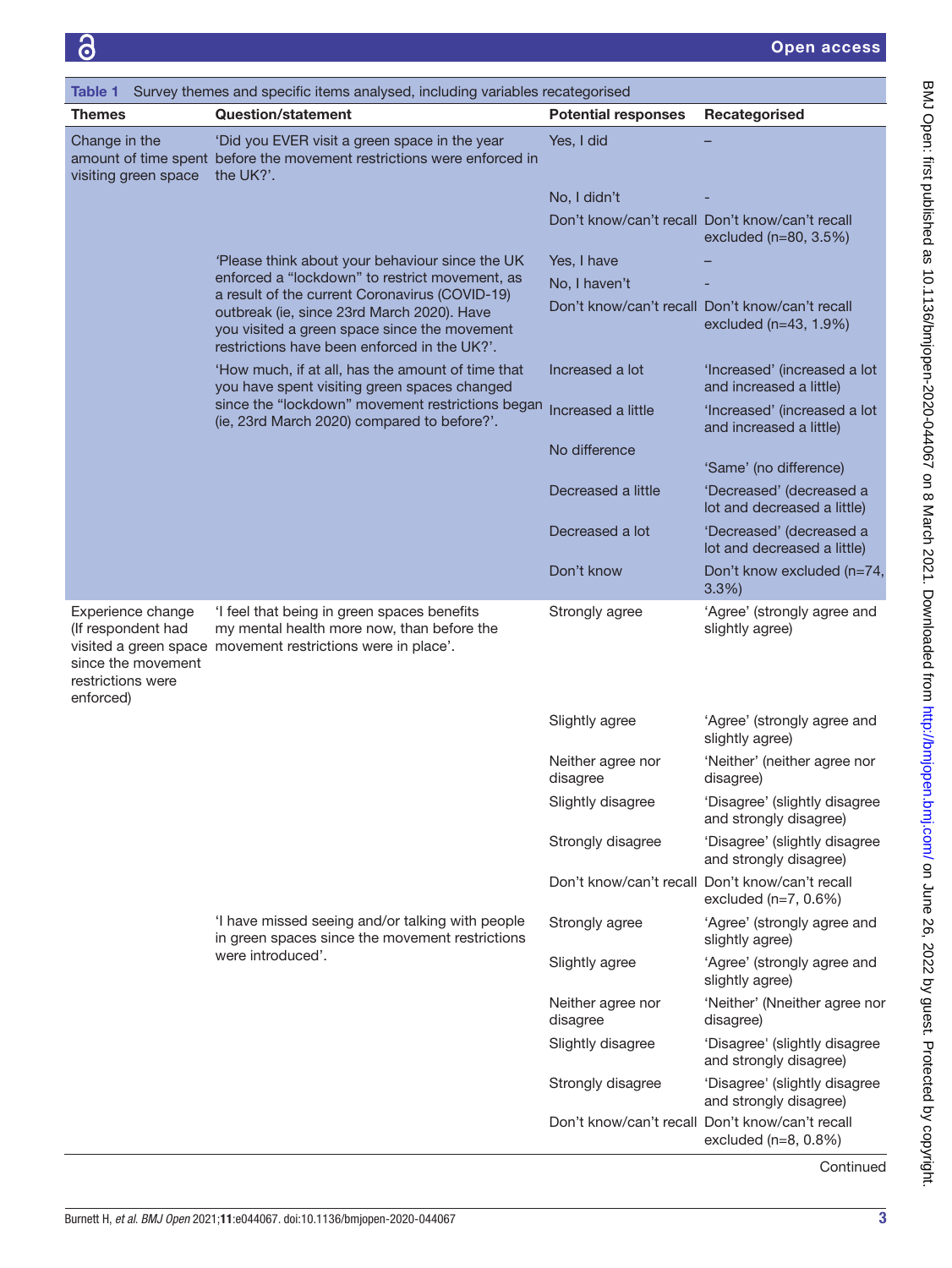| Table 1       | Continued |                                                                                                      |                               |                                                                            |
|---------------|-----------|------------------------------------------------------------------------------------------------------|-------------------------------|----------------------------------------------------------------------------|
| <b>Themes</b> |           | Question/statement                                                                                   | <b>Potential responses</b>    | Recategorised                                                              |
|               |           | I do more physical activity in green spaces now,<br>than I did before the movement restrictions were | Strongly agree                | 'Agree' (strongly agree and<br>slightly agree)                             |
|               |           | introduced'.                                                                                         | Slightly agree                | 'Agree' (strongly agree and<br>slightly agree)                             |
|               |           |                                                                                                      | Neither agree nor<br>disagree | 'Neither' (Nneither agree nor<br>disagree)                                 |
|               |           |                                                                                                      | Slightly disagree             | "Disagree" (slightly<br>disagree and strongly<br>disagree)                 |
|               |           |                                                                                                      | Strongly disagree             | "Disagree" (slightly<br>disagree and strongly<br>disagree)                 |
|               |           |                                                                                                      |                               | Don't know/can't recall Don't know/can't recall<br>excluded $(n=9, 0.8\%)$ |

Don't know/can't recall responses were all excluded from analysis (weighted counts and proportions reported above).

## Analyses

#### Descriptive statistics

The count and proportion of respondents who had: visited green space before and after movement restrictions were enforced; increased or decreased visitation; and agreed or disagreed with the three change in experience statements [\(table](#page-2-0) 1) are presented. These were also explored by sex, age, ethnicity, social grade and dog ownership.

## Statistical analysis

Binary logistic regression analyses were conducted to assess the association between the individual predictor variables and the following two outcomes:

- 1. Having visited green space in the year before movement restrictions were enforced.
- 2. Having visited green space since movement restrictions were enforced, with this analysis being restricted to those who had reported visiting green space before movement restrictions.

The associations between the individual predictor variables and each of the following outcomes were also assessed using multinomial logistic regression or, if appropriate, ordinal logistic regression, with results presented as predicted probabilities (PPs):

- 1. Change in green space visitation following movement restrictions.
- 2. Levels of agreement that green space benefits their mental health more now (since movement restrictions were enforced compared with before).
- 3. Levels of agreement that they miss seeing/talking to people in green space now (since movement restrictions were enforced compared with before).
- 4. Levels of agreement that they do more physical activity in green space now (since movement restrictions were enforced compared with before).

The results of the binary logistic regression analyses were expressed as odds ratios (ORs) with 95% confidence

intervals (CIs). Other results are presented as predicted outcome group probabilities for each variable. PPs can be interpreted as an indicator of likelihood, so that the closer the value is to 1.0, the greater the likelihood. We opted to present these results as PPs as they better illustrate the size of the association between the predictor variable and response category and the difference in this *between* variables. For example, the likelihood of men either decreasing, maintaining or increasing their time in green space can be more easily compared with the likelihood of those in the higher social grade category decreasing, maintaining or increasing their time in green space using PP than with an OR or risk ratio (RR). This is because an OR or RR is expressed relative to the reference category. For those who prefer an RR, these are provided in the supplementary material ([online supple](https://dx.doi.org/10.1136/bmjopen-2020-044067)[mental tables 2–5\)](https://dx.doi.org/10.1136/bmjopen-2020-044067).

Univariate models for each predictor were conducted first, followed by a fully adjusted model containing all predictors for each outcome. Weightings were calculated by YouGov, with the final data weighted to match the national profile of all adults aged 18 years and over and applied during analyses to render the sample representative of UK adults. $22$  All analyses were conducted in R V.3.5.1,<sup>25</sup> and the *brant* package,<sup>[26](#page-8-16)</sup> was used to check that the proportionality of odds assumption for ordinal logistic regression was not violated.<sup>27</sup> A full R script is available on GitHub.<sup>[28](#page-8-18)</sup>

## RESULTS

## Descriptive statistics

Ninety-three per cent of all respondents had visited green space in the year before movement restrictions were enforced. In contrast, 53% of respondents reported visiting green space following movement restrictions. Sixty-three per cent of respondents reported that the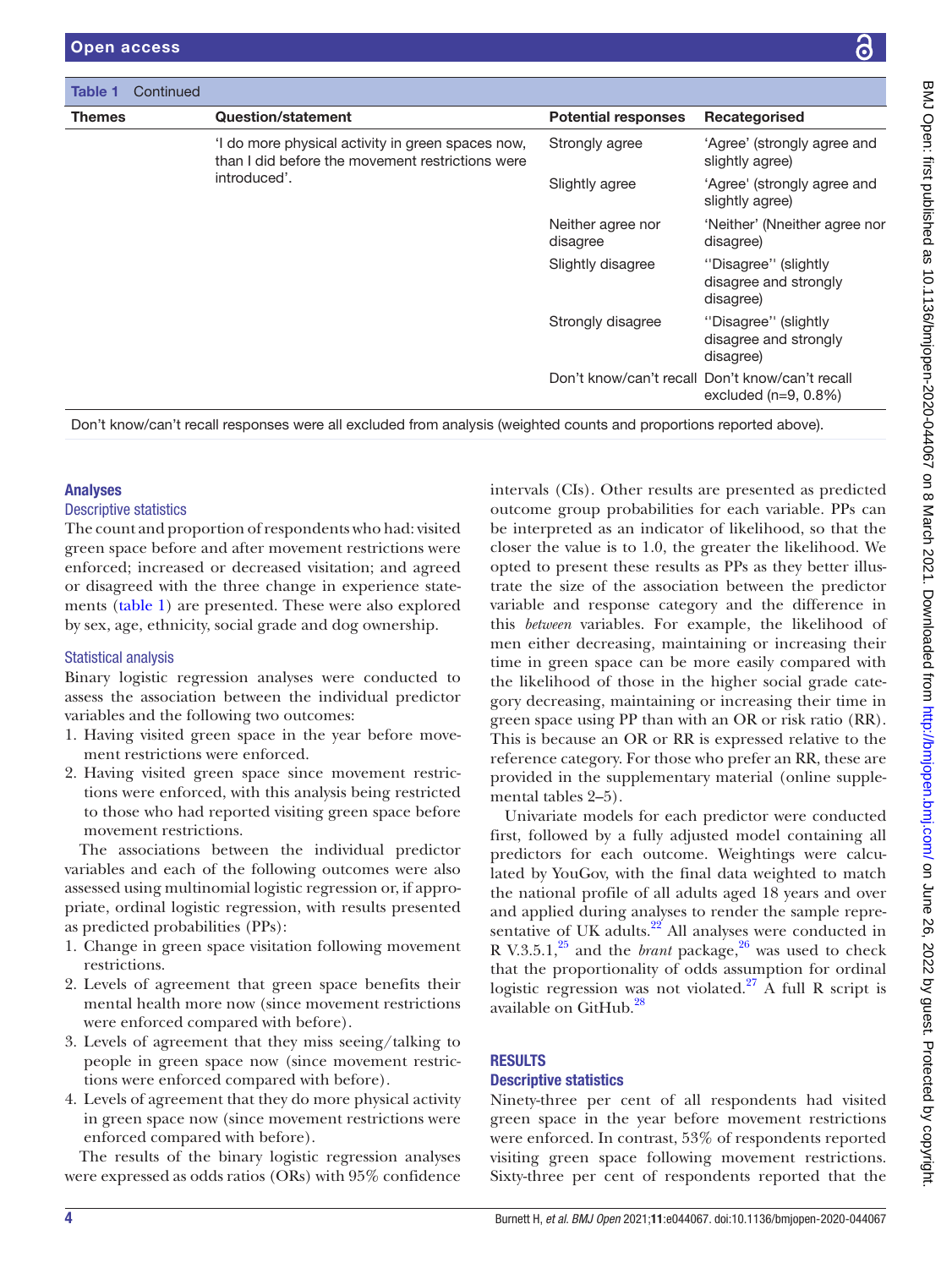Open access

difference in the time spent visiting green space [\(online](https://dx.doi.org/10.1136/bmjopen-2020-044067) [supplemental table 6](https://dx.doi.org/10.1136/bmjopen-2020-044067)). A greater proportion of respondents agreed (65%) than disagreed (10%) or neither agreed nor disagreed (25%) that green space benefited their mental health more following movement restrictions being enforced compared with before. More respondents agreed (54%) that they missed social interaction in green space more since movement restrictions than disagreed (19%) or neither agreed nor disagreed (27%). Thirty-nine per cent of respondents disagreed that they had increased physical activity in green space since movement restrictions, compared with 29% who agreed and 32% that neither agreed nor disagreed [\(online supplemental table 7\)](https://dx.doi.org/10.1136/bmjopen-2020-044067). Change in visitation time Visiting green space before movement restrictions In the adjusted logistic regression model for visiting green space in the year before movement restrictions were Sex Male (ref) Social grade ABC1 (ref) Age (years)

enforced [\(table](#page-4-0) 2), only two variables had significant associations (p<0.05). Lower social grade respondents (OR: 0.35 (95% CI 0.24 to 0.51)) and BAME (OR: 0.43 (95% CI 0.23 to 0.80)) respondents had lower odds of visiting green space before movement restrictions, compared with higher social grade and white respondents.

amount of time they spent in green space had decreased since movement restrictions compared with before, with 15% reporting an increase and 22% reporting no

# Visiting green space following movement restrictions

Respondents in the lower social grade group were less likely to have visited green space than respondents in the higher social grade group (OR: 0.77 (95% CI 0.63 to 0.95)) [\(table](#page-4-0) 2). Older respondents (65+ years) were also less likely than middle-aged respondents (25–64 years) to have visited green space following the movement restrictions (OR: 0.79 (95% CI 0.63 to 0.98)). Respondents who owned a dog/s were more likely than respondents who did not to have visited green space after movement restrictions were enforced (OR: 1.42 (95% CI 1.14 to 1.78)).

# Change in time spent visiting green space

Following lockdown, changes in the time spent visiting green space was found to differ by demographic group. The likelihood of spending more time in green space was found to differ by social grade. Lower social grade respondents were less likely to report spending more time in green space following movement restrictions than higher social grade respondents (PP: 0.09 vs 0.16) ([table](#page-5-0) 3). Age was also found to be associated with change in time spent in green space. Older respondents (aged 65+ years) were the least likely to report increased green space visits (PP: 0.09 (65+ years) compared with younger groups (PP: 0.14 (25–64 years) and 0.21 (18–24 years))). Females were more likely to report decreased green space visits compared with males (PP: 0.67 vs 0.62), as well as being less likely to report no change in visit time (PP: 0.20 vs 0.25) ([table](#page-5-0) 3). Finally, respondents without a dog/s were slightly more

<span id="page-4-0"></span>Table 2 Adjusted binary logistic regression models predicting green space visit before and after the movement restrictions were enforced; *p<0.05.*

|                               | in the year before<br>restrictions (yes) |         | Visited green space<br>Visited green space after restrictions (yes<br>and visited green space<br>before restrictions) |         |  |
|-------------------------------|------------------------------------------|---------|-----------------------------------------------------------------------------------------------------------------------|---------|--|
|                               | <b>Adjusted</b>                          |         | <b>Adjusted</b>                                                                                                       |         |  |
|                               | <b>OR</b><br>(95% CI)                    |         | P value OR (95% CI)                                                                                                   | P value |  |
| Sex                           |                                          |         |                                                                                                                       |         |  |
| Male (ref)                    |                                          |         |                                                                                                                       |         |  |
| Female                        | 1.35 (0.94<br>to 1.95)                   | 0.109   | 0.88 (0.72 to<br>1.07                                                                                                 | 0.205   |  |
| Social grade                  |                                          |         |                                                                                                                       |         |  |
| ABC1 (ref)                    |                                          |         |                                                                                                                       |         |  |
| C <sub>2</sub> D <sub>E</sub> | 0.35(0.24)<br>to 0.51)                   | < 0.001 | 0.77 (0.63 to<br>0.95)                                                                                                | 0.013   |  |
| Age (years)                   |                                          |         |                                                                                                                       |         |  |
| $18 - 24$                     | 2.92 (1.00<br>to 8.57)                   | 0.051   | 0.81 (0.54 to<br>1.21)                                                                                                | 0.297   |  |
| 25-64 (ref)                   |                                          |         |                                                                                                                       |         |  |
| $65+$                         | 1.22 (0.80<br>to 1.85)                   | 0.353   | 0.79 (0.63 to<br>0.98                                                                                                 | 0.035   |  |
| Ethnicity                     |                                          |         |                                                                                                                       |         |  |
| White (ref)                   |                                          |         |                                                                                                                       |         |  |
| <b>BAME</b>                   | 0.43(0.23)<br>to 0.80)                   | 0.007   | 1.06 (0.67 to<br>1.68                                                                                                 | 0.799   |  |
| Dog ownership                 |                                          |         |                                                                                                                       |         |  |
| No (ref)                      |                                          |         |                                                                                                                       |         |  |
| Yes                           | 1.29 (0.83<br>to 2.00)                   | 0.26    | 1.42 (1.14 to<br>1.78                                                                                                 | 0.002   |  |

The italics are when the p-value is <0.05. BAME, black, Asian and minority ethnic.

likely to report decreased green space visitations compared with dog owners (PP: 0.66 vs 0.62) and less likely to have sustained their frequency of visitation (PP: 0.21 vs 0.28).

# Change in visit experience

# Mental health benefits

Females were more likely to agree than males that being in green space benefited their mental health more following movement restrictions than before (PP: 0.70 vs 0.59). Higher social grade respondents were more likely to agree than lower social grade respondents (PP: 0.68 vs 0.59). Younger respondents were more likely to disagree that being in green space benefited their mental health more following movement restrictions than before, while older respondents were less likely to disagree (PP: 0.25 (18–24) vs 0.06 (65+ years) and 0.10 (25–64 years)) [\(table](#page-5-0) 3).

# Missed social interaction

Female respondents were more likely to agree that they missed seeing and talking with other people in green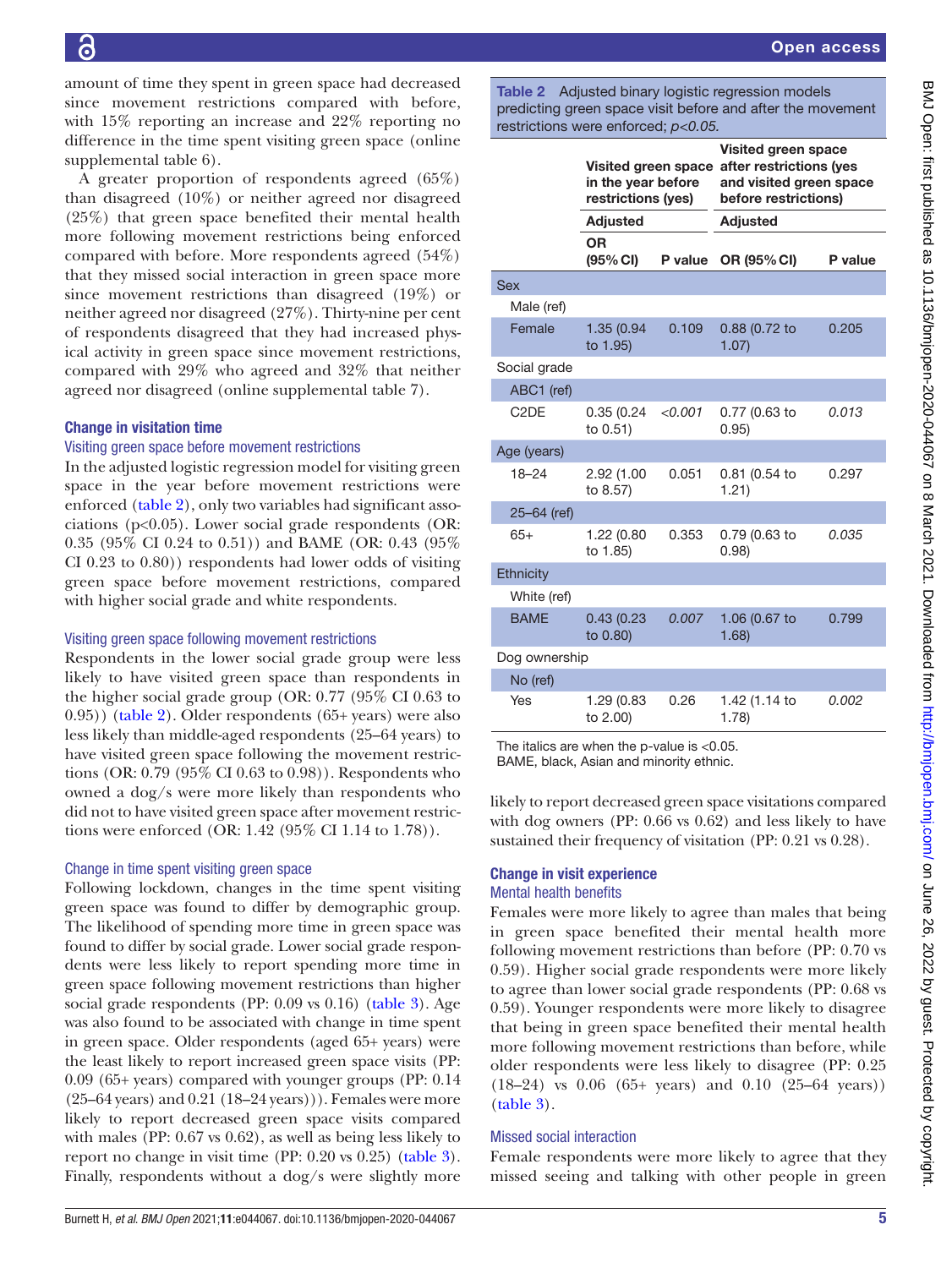<span id="page-5-0"></span>

| Multinomial logistic regression models: predicted probabilities (likelihoods) of being in each outcome group for<br>Table 3 |
|-----------------------------------------------------------------------------------------------------------------------------|
| change in time visiting green space and levels of agreement that green space benefits their mental health more now (since   |
| movement restrictions were enforced compared with before); $p < 0.05$ .                                                     |
|                                                                                                                             |

|                               | Change in time spent visiting green space |             |                  |         | Using green spaces benefits my mental health more now |                |                 |         |
|-------------------------------|-------------------------------------------|-------------|------------------|---------|-------------------------------------------------------|----------------|-----------------|---------|
|                               | <b>Decreased</b>                          | <b>Same</b> | <b>Increased</b> | P value | Agree                                                 | <b>Neither</b> | <b>Disagree</b> | P value |
| Sex                           |                                           |             |                  |         |                                                       |                |                 |         |
| Male                          | 0.62                                      | 0.25        | 0.13             | 0.041   | 0.59                                                  | 0.31           | 0.1             | 0.004   |
| Female                        | 0.67                                      | 0.2         | 0.12             |         | 0.7                                                   | 0.22           | 0.09            |         |
| Social grade                  |                                           |             |                  |         |                                                       |                |                 |         |
| ABC1                          | 0.65                                      | 0.19        | 0.16             | < 0.001 | 0.68                                                  | 0.24           | 0.09            | 0.048   |
| C <sub>2</sub> D <sub>E</sub> | 0.64                                      | 0.27        | 0.09             |         | 0.59                                                  | 0.31           | 0.1             |         |
| Age (years)                   |                                           |             |                  |         |                                                       |                |                 |         |
| $18 - 24$                     | 0.57                                      | 0.22        | 0.21             | 0.004   | 0.55                                                  | 0.2            | 0.25            | < 0.001 |
| $25 - 64$                     | 0.63                                      | 0.22        | 0.14             |         | 0.68                                                  | 0.22           | 0.1             |         |
| $65+$                         | 0.69                                      | 0.22        | 0.09             |         | 0.55                                                  | 0.38           | 0.06            |         |
| Ethnicity                     |                                           |             |                  |         |                                                       |                |                 |         |
| White                         | 0.22                                      | 0.65        | 0.12             | 0.167   | 0.64                                                  | 0.26           | 0.1             | 0.063   |
| <b>BAME</b>                   | 0.3                                       | 0.56        | 0.14             |         | 0.73                                                  | 0.25           | 0.02            |         |
| Dog ownership                 |                                           |             |                  |         |                                                       |                |                 |         |
| No                            | 0.66                                      | 0.21        | 0.13             | 0.003   | 0.67                                                  | 0.24           | 0.09            | 0.117   |
| <b>Yes</b>                    | 0.62                                      | 0.28        | 0.1              |         | 0.59                                                  | 0.3            | 0.11            |         |

The p values presented reflect the significance of each factor in the model.

The italics are when the p-value is <0.05.

BAME, black, Asian and minority ethnic.

space since movement restrictions compared with before than male respondents (PP: 0.58 vs 0.45) [\(table](#page-6-0) 4).

## Increased physical activity

Older respondents were less likely to agree that they had increased physical activity following movement restrictions (PP:0.18 (65+) vs 0.29 (25–64) and 0.44 (18–24)). Respondents who owned a dog/s were less likely than respondents without a dog/s to agree (PP: 0.17 vs 0.31) ([table](#page-6-0) 4).

## **DISCUSSION**

Our findings suggest that inequalities in use of green space between demographic groups were sustained following movement restrictions, with lower social grade individuals less likely than higher social grade individuals to have visited green space before and since the movement restrictions were introduced. Other existing inequalities in use were possibly exacerbated in the month after movement restrictions were enforced, with females being more likely to report a decrease in visits following movement restrictions.

The proportion of respondents who visited green space before and following movement restrictions decreased from 93% to 53%. This was consistent with Natural England's findings from April 2020 where 49% of English adults reported green space visits in the previous

2weeks.<sup>[29](#page-8-19)</sup> Natural England conducted an online panel survey in April 2020 (n=2083); the survey covered only the English population, collecting information on the frequency of time in green and natural spaces in the 12 months, and then 2 weeks, prior to the survey. $30$  The survey did not directly ask respondents whether they felt their experiences within green space had changed following movement restrictions. A similar study focused on change in time spent visiting parks using the Google COVID-19 Community Mobility Reports covering 620 counties across the USA. They found a lower percentage decrease in park visits compared with our findings, reporting a 17%–35%decrease in visits between 15 March and 9 May  $2020$ .<sup>31</sup> This difference may be explained by the focus on parks alone rather than different types of green space. However, additional research exploring the Google COVID-19 Community Mobility Reports found that from 16 February to 29 March 2020, park use decreased by 90% in Catalonia, 7% in Oslo and 79% in New York County. In Stockholm, park use increased by  $24\%$  in the same timeframe.<sup>32</sup> This could be explained by Sweden having a less stringent approach to movement restrictions and instead relying on 'self-responsibility' to prevent the population having to restrict movement and stay at home.<sup>[33](#page-8-23)</sup> The Swedish population may also be more culturally attuned to seeking time in nature to combat stress.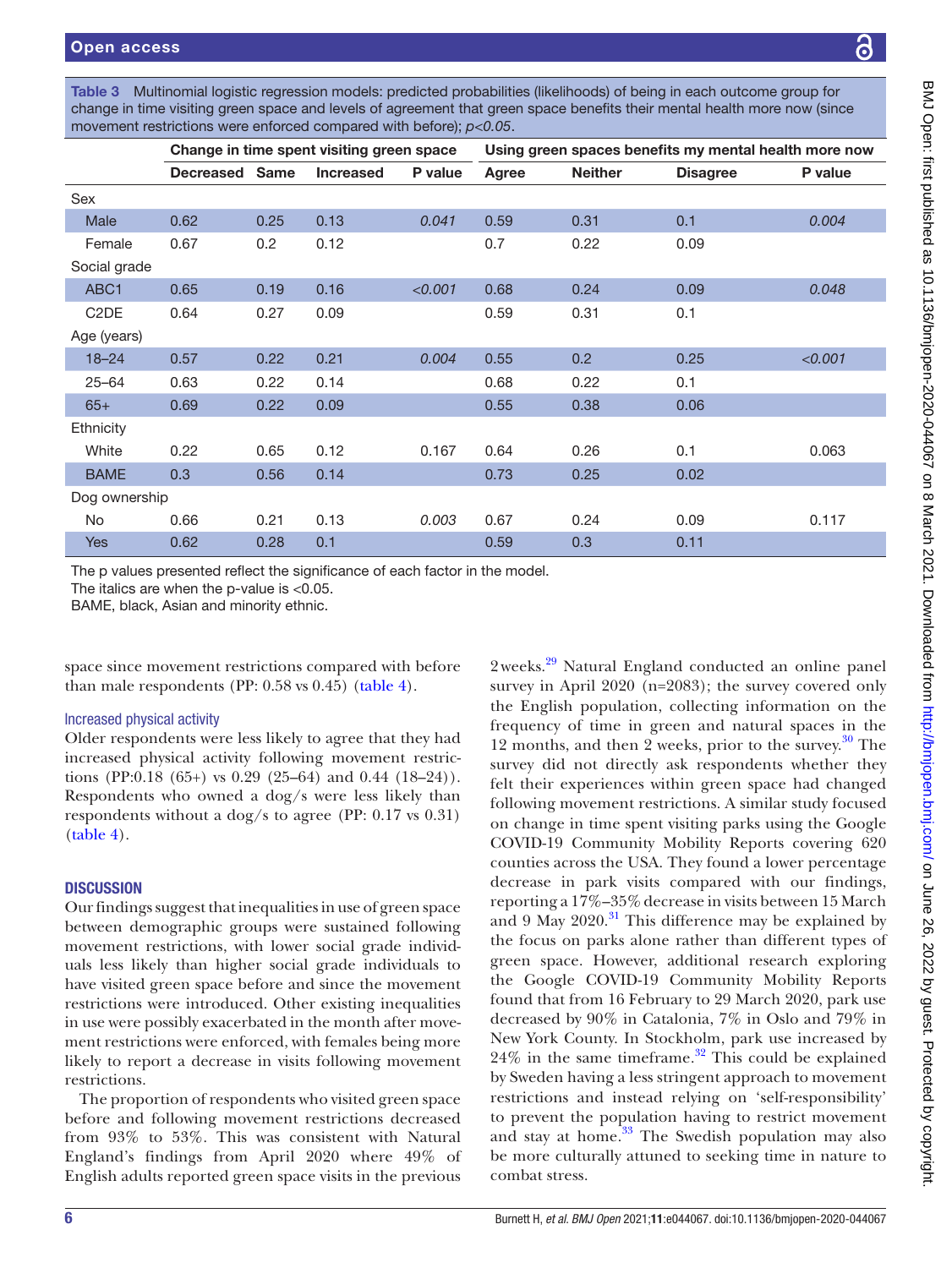<span id="page-6-0"></span>Table 4 Multinomial logistic regression models: predicted probabilities (likelihoods) of each levels of agreement that respondents missed seeing/talking to people in green space more since movement restrictions were enforced compared with before, and levels of agreement that respondents do more physical activity in green space following the movement restrictions; *p<0.05*.

|                               | Miss social interaction in green spaces now |                |                 |         | Do more physical activity in green spaces now |                |                 |         |
|-------------------------------|---------------------------------------------|----------------|-----------------|---------|-----------------------------------------------|----------------|-----------------|---------|
|                               | Agree                                       | <b>Neither</b> | <b>Disagree</b> | P value | Agree                                         | <b>Neither</b> | <b>Disagree</b> | P value |
| <b>Sex</b>                    |                                             |                |                 |         |                                               |                |                 |         |
| Male                          | 0.45                                        | 0.3            | 0.25            | < 0.001 | 0.24                                          | 0.37           | 0.4             | 0.096   |
| Female                        | 0.58                                        | 0.26           | 0.16            |         | 0.27                                          | 0.29           | 0.43            |         |
| Social grade                  |                                             |                |                 |         |                                               |                |                 |         |
| ABC1                          | 0.53                                        | 0.27           | 0.2             | 0.256   | 0.27                                          | 0.31           | 0.42            | 0.307   |
| C <sub>2</sub> D <sub>E</sub> | 0.48                                        | 0.31           | 0.21            |         | 0.23                                          | 0.36           | 0.41            |         |
| Age                           |                                             |                |                 |         |                                               |                |                 |         |
| $18 - 24$                     | 0.59                                        | 0.23           | 0.18            | 0.672   | 0.44                                          | 0.23           | 0.33            | 0.002   |
| $25 - 64$                     | 0.51                                        | 0.28           | 0.21            |         | 0.29                                          | 0.31           | 0.4             |         |
| $65+$                         | 0.53                                        | 0.3            | 0.18            |         | 0.18                                          | 0.38           | 0.45            |         |
| <b>Ethnicity</b>              |                                             |                |                 |         |                                               |                |                 |         |
| White                         | 0.52                                        | 0.28           | 0.2             | 0.802   | 0.25                                          | 0.32           | 0.42            | 0.063   |
| <b>BAME</b>                   | 0.52                                        | 0.31           | 0.16            |         | 0.33                                          | 0.44           | 0.22            |         |
| Dog ownership                 |                                             |                |                 |         |                                               |                |                 |         |
| <b>No</b>                     | 0.5                                         | 0.3            | 0.2             | 0.295   | 0.31                                          | 0.3            | 0.39            | < 0.001 |
| Yes                           | 0.55                                        | 0.25           | 0.2             |         | 0.17                                          | 0.38           | 0.46            |         |

The p values presented reflect the significance of each factor in the model.

The italics are when the p-value is  $<$  0.05.

BAME, black, Asian and minority ethnic.

Females and older individuals were more likely to have reported a decrease in visits to green space following movement restrictions being enforced. These findings corroborate with existing data collected before move-ment restrictions.<sup>[9](#page-8-5) 13 14</sup> Boyd *et al*<sup>9</sup> analysed the Natural England 'Monitor of Engagement with the Natural Environment' survey (n=63890) with a focus on infrequent use of green space. They found that females and older adults in England were more likely to be infrequent visitors.<sup>9</sup> Cohen *et al*<sup>[13](#page-8-24)</sup> explored physical activity levels in Los Angeles' parks (n=1318). They reported that age and sex were predictors of park use, with <5% of park users being over 60 years old, and males using parks more often than females  $(62\% \text{ vs } 38\%).^{13}$ 

Our findings suggested that existing patterns of gender inequality in use were sustained and potentially exacerbated due to fears arising from the COVID-19 pandemic. For example, an Ipsos MORI survey was conducted in April 2020, collecting data on gender differences in British attitudes towards COVID-19. They found that women were more likely to report following government rules to avoid leaving their home (78%) than men (68%) and felt more uncomfortable about returning to 'normal'  $(n=1000).$ <sup>[34 35](#page-8-25)</sup>

Previous studies have found that females feel more vulnerable than males in green spaces, especially without company. [14 15 36–39](#page-8-26) There are few quantitative studies focusing on sex and the importance of social interaction as a motivation behind green space use. We found that females were more likely to agree that they missed seeing/ talking with others in green space than males. This could be explained by the nature of the movement restrictions at this time, particularly the inability to socially interact with individuals outside your household in green space.

Given older age is probably the most important risk factor for an adverse outcome from COVID-19, $^{40}$  <sup>41</sup> it was not surprising that older individuals were less likely to report an increase in green space visits and to agree that they were doing more physical activity following movement restrictions being enforced. These findings corroborate with the majority of research exploring older age and green space use before the movement restrictions.<sup>9</sup> <sup>13 42</sup> Older people in the UK have been found to be at particular risk of social isolation during social distancing, being less likely to use online communications and more likely to live alone than younger individuals.<sup>[19](#page-8-9)</sup> Our findings also show that older people are less likely to have used green space during lockdown, further emphasising this point. The significant decrease in green space visits following movement restrictions for older respondents could be explained by the government advice for over 70s and those with an underlying health condition to shield, minimise interaction and stay at home for around 12 weeks from 21 March 2020.<sup>[43](#page-9-1)</sup>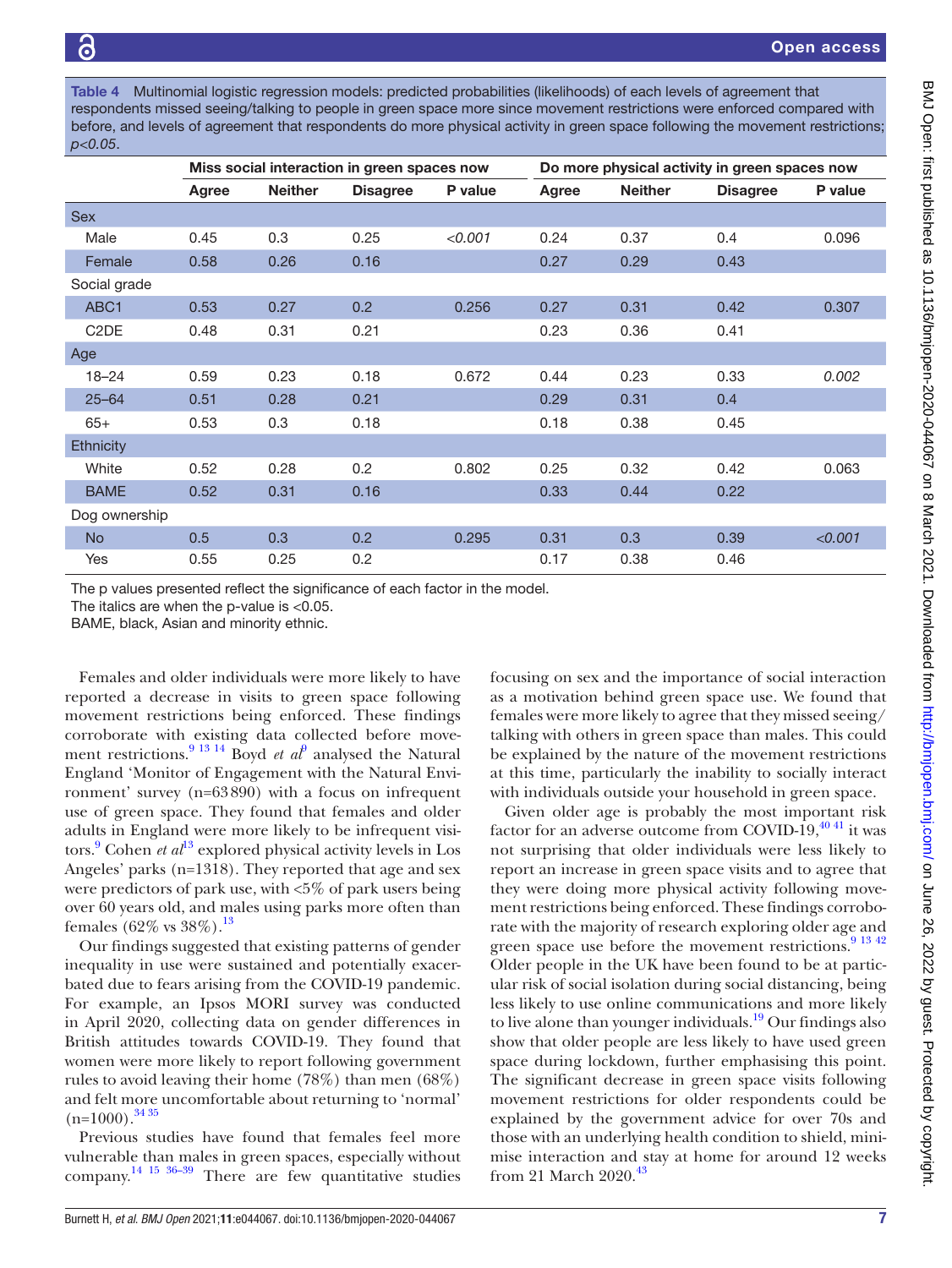Lower social grade respondents reported little or no change in visitation to green space, with time spent visiting green space remaining low both before and after movement restrictions were enforced. This is supported by previous studies exploring the association between socio-economic position (SEP) and green space use. $91542$ One possible explanation is a lack of interest in visiting green space reported by lower SEP individuals.<sup>[9](#page-8-5)</sup> Additionally, the social grade variable was categorised by occupation, and it was likely that individuals categorised as lower social grade were working in manual or service occupations. $24$  They may have continued at their usual workplace/working hours during the COVID-19 pandemic. Findings from the Office for National Statistics support this explanation, with 30.5% of employees in the bottom three income deciles (monthly earnings of up to £1450) considered as key workers in March/April 2020, compared with 26.4% in the top three income deciles (monthly earnings of up to  $\text{\pounds}3250$ .<sup>44</sup> Similarly, existing international research on public space use during COVID-19 restrictions worldwide states that skilled workers in the knowledge economy have shifted easily into online work from home and can therefore make more use of green spaces during the movement restrictions.<sup>[45](#page-9-3)</sup>

The results for dog owners suggest that the movement restrictions have had an overall negative impact on their experiences within green space. Although dog owners were more likely to have visited green space following the movement restrictions than those that did not own a dog, they were less likely to agree that they had increased physical activity and more likely to have decreased visitations following the restrictions. These results differ from research undertaken in Canada that reported findings that dog ownership was associated with more outdoor play and less indoor play in Canadian youth at the start of the pandemic. $46$  However, the focus on youth rather than adults may explain this difference in findings. Instead, the difference found in visits after restrictions were enforced may be due to dog owners having to walk their dog/s in green spaces *despite* the pandemic restrictions. In comparison between our results and those of other studies, we are mindful of the difference between number of visits and time spent in green spaces as measures of 'use'. It would be entirely possible to increase one at the expense of the other, and our data were not well suited to unpacking the relationship between them.

#### Strengths and limitations

Our study has several strengths; to our knowledge, currently this is the only data covering UK population change in use and experiences within green space at the start of the movement restrictions from 23 March 2020. This means that the data could provide timely information to local and national governments across the UK. It is important to understand the effects of the initial movement restrictions to generate policy recommendations for any future movement restrictions. The rapid collection of data, just over a month after the movement

restrictions were introduced, reduces risk of recall bias. The sample is nationally representative of UK adults, with weightings calculated by YouGov and applied to all analyses, reducing risk of selection bias.<sup>22</sup>

A further strength of our study is providing quantitative data on the importance of social interaction as a driver for using green space, which is under-reported in the literature. We analysed social grade at an individual level, which provides greater detail and accuracy of the respondent's SEP than at neighbourhood level.

There are some caveats. The survey design was crosssectional, and we are unable to demonstrate causality between change in green space use and experiences and the demographic data. Additionally, the data on use and experiences are self-reported and therefore subjective. Certain variable response categories had to be recategorised in order to analyse them. This is particularly evident in the ethnicity and age variables, where some distinctiveness across groups was lost. The variable best capturing change in behaviour measured time spent in green space, but this made it difficult to understand whether respondents traded off time and numbers of visits.

We encourage future research to explore the reasons *why* many patterns and changes in use of green space since movement restrictions were enforced have emerged. It would also be interesting to explore the change in patterns of use before and following movement restrictions for those that did not visit before the movement restrictions but did visit green space following restrictions.

## **CONCLUSION**

Our study provides novel evidence to suggest that green space use and experiences were profoundly affected during the first month of movement restrictions in the UK, which were part of the response to COVID-19. Our findings suggested that inequalities in use were sustained, with lower social grade individuals less likely to visit green space than higher social grade individuals before and following movement restrictions. It is possible that these inequalities were exacerbated, as females and older individuals were the groups most likely to have decreased visits following movement restrictions. Although these findings reflect the UK population's experience during the movement restrictions, they could be compared with countries such as Norway, USA and Spain, where green space visits also decreased. We believe that these findings emphasise the need for green spaces to remain open in any future 'lockdowns' and for governments to actively encourage individuals to use these spaces to support their mental and physical health during subsequent waves of the pandemic. Further investigation is required to support these findings and how they may change through the stages of the COVID-19 pandemic and the relaxing, and potential reintroduction, of movement restrictions.

#### Twitter Jonathan R Olsen [@JonROlsen](https://twitter.com/JonROlsen)

Contributors HB, JRO and RM designed the study and survey; HB conducted data analysis, which was reviewed by NN; HB wrote the first draft of the paper;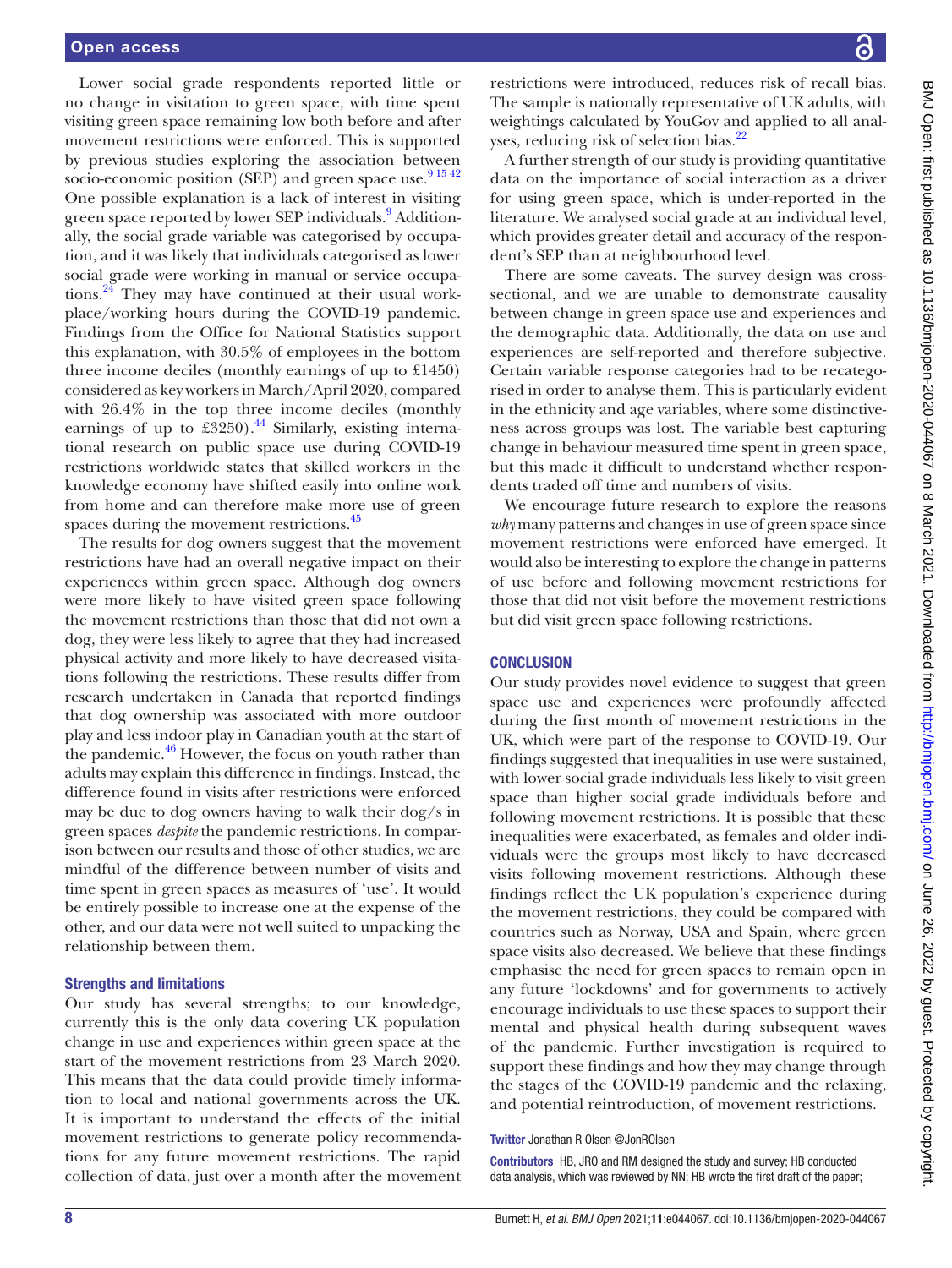all authors contributed to interpreting the results and revising the draft. The corresponding author attests that all listed authors meet authorship criteria and that no others meeting the criteria have been omitted.

Funding All authors are part of the Places and Health Programme at the MRC/CSO (Medical Research Council/Chief Scientist Office) Social and Public Health Sciences Unit, University of Glasgow, supported by the Medical Research Council (MC\_ UU\_12017/10) and the Chief Scientist Office (SPHSU10). HB is also funded by a Medical Research Council and University of Glasgow College of Medical, Veterinary and Life Sciences PhD studentship (MC\_ST\_U18004).

Competing interests None declared.

Patient consent for publication Not required.

Provenance and peer review Not commissioned; externally peer reviewed.

Data availability statement Data are available in a public, open access repository. We have made our research dataset publicly available (Datacite DOI: 10.5525/qla. researchdata.1038 - embargoed until 31 October 2023).

Supplemental material This content has been supplied by the author(s). It has not been vetted by BMJ Publishing Group Limited (BMJ) and may not have been peer-reviewed. Any opinions or recommendations discussed are solely those of the author(s) and are not endorsed by BMJ. BMJ disclaims all liability and responsibility arising from any reliance placed on the content. Where the content includes any translated material, BMJ does not warrant the accuracy and reliability of the translations (including but not limited to local regulations, clinical guidelines, terminology, drug names and drug dosages), and is not responsible for any error and/or omissions arising from translation and adaptation or otherwise.

Open access This is an open access article distributed in accordance with the Creative Commons Attribution 4.0 Unported (CC BY 4.0) license, which permits others to copy, redistribute, remix, transform and build upon this work for any purpose, provided the original work is properly cited, a link to the licence is given, and indication of whether changes were made. See: [https://creativecommons.org/](https://creativecommons.org/licenses/by/4.0/) [licenses/by/4.0/.](https://creativecommons.org/licenses/by/4.0/)

#### ORCID iDs

Hannah Burnett<http://orcid.org/0000-0001-5710-3180> Jonathan R Olsen<http://orcid.org/0000-0002-5356-8615>

## **REFERENCES**

- <span id="page-8-0"></span>1 Barton J, Pretty J. What is the best dose of nature and green exercise for improving mental health? A multi-study analysis. *[Environ](http://dx.doi.org/10.1021/es903183r)  [Sci Technol](http://dx.doi.org/10.1021/es903183r)* 2010;44:3947–55.
- 2 Douglas O, Lennon M, Scott M. Green space benefits for health and well-being: a life-course approach for urban planning, design and management. *[CITIES](http://dx.doi.org/10.1016/j.cities.2017.03.011)* 2017;66:53–62.
- <span id="page-8-1"></span>3 Twohig-Bennett C, Jones A. The health benefits of the great outdoors: a systematic review and meta-analysis of greenspace exposure and health outcomes. *[Environ Res](http://dx.doi.org/10.1016/j.envres.2018.06.030)* 2018;166:628–37.
- 4 Maas J, van Dillen SME, Verheij RA, *et al*. Social contacts as a possible mechanism behind the relation between green space and health. *[Health Place](http://dx.doi.org/10.1016/j.healthplace.2008.09.006)* 2009;15:586–95.
- 5 Wells N, Evans G. Nearby nature a buffer of life stress among rural children. *Environ Behav* 2003;35:311–30.
- <span id="page-8-2"></span>6 Frumkin H, Bratman GN, Breslow SJ, *et al*. Nature contact and human health: a research agenda. *[Environ Health Perspect](http://dx.doi.org/10.1289/EHP1663)* 2017;125:075001.
- 7 Mitchell RJ, Richardson EA, Shortt NK, *et al*. Neighborhood environments and socioeconomic inequalities in mental well-being. *[Am J Prev Med](http://dx.doi.org/10.1016/j.amepre.2015.01.017)* 2015;49:80–4.
- <span id="page-8-3"></span>8 Wilson V, Seddon B. Scotland's people and nature survey 2017/18 – outdoor recreation and health modules. (Scottish Natural Heritage Research Report No. 1062) Inverness 2018.
- <span id="page-8-5"></span>9 Boyd F, White MP, Bell SL, *et al*. Who doesn't visit natural environments for recreation and why: A population representative analysis of spatial, individual and temporal factors among adults in England. *[Landsc Urban Plan](http://dx.doi.org/10.1016/j.landurbplan.2018.03.016)* 2018;175:102–13.
- <span id="page-8-4"></span>10 Bell SL, Phoenix C, Lovell R, *et al*. Green space, health and wellbeing: making space for individual agency. *[Health Place](http://dx.doi.org/10.1016/j.healthplace.2014.10.005)* 2014;30:287–92.
- 11 Lin BB, Fuller RA, Bush R, *et al*. Opportunity or orientation? who uses urban Parks and why. *[PLoS One](http://dx.doi.org/10.1371/journal.pone.0087422)* 2014;9:e87422–7.
- 12 Ward Thompson C, Aspinall P, Montarzino A. The childhood factor adult visits to green places and the significance of childhood experience. *Environ Behav* 2008;40:111–43.
- <span id="page-8-24"></span>13 Cohen DA, McKenzie TL, Sehgal A, *et al*. Contribution of public Parks to physical activity. *[Am J Public Health](http://dx.doi.org/10.2105/AJPH.2005.072447)* 2007;97:509–14.
- <span id="page-8-26"></span>14 Maheswaran R, Lee ACK. The health benefits of urban green spaces: a review of the evidence. *J Public Health* 2011;33:212–22.
- 15 Morris J, O'Brien E, Ambrose-Oji B, *et al*. Access for all? barriers to accessing woodlands and forests in Britain. *[Local Environ](http://dx.doi.org/10.1080/13549839.2011.576662)* 2011;16:375–96.
- <span id="page-8-6"></span>16 Wynants L, Van Calster B, Collins GS, *et al*. Prediction models for diagnosis and prognosis of covid-19 infection: systematic review and critical appraisal. *[BMJ](http://dx.doi.org/10.1136/bmj.m1328)* 2020;369:m1328.
- <span id="page-8-7"></span>17 Johnson B. Prime Minister's statement on coronavirus (COVID-19): 23 March 2020, 2020. Available: [https://www.gov.uk/government/](https://www.gov.uk/government/speeches/pm-address-to-the-nation-on-coronavirus-23-march-2020) [speeches/pm-address-to-the-nation-on-coronavirus-23-march-2020](https://www.gov.uk/government/speeches/pm-address-to-the-nation-on-coronavirus-23-march-2020)  [Accessed 7 Jul 2020].
- <span id="page-8-8"></span>18 O'Connor RC, Wetherall K, Cleare S, *et al*. Mental health and wellbeing during the COVID-19 pandemic: longitudinal analyses of adults in the UK COVID-19 Mental Health & Wellbeing study. *[Br J Psychiatry](http://dx.doi.org/10.1192/bjp.2020.212)* 2020;57:1–8.
- <span id="page-8-9"></span>19 Douglas M, Katikireddi SV, Taulbut M, *et al*. Mitigating the wider health effects of covid-19 pandemic response. *[BMJ](http://dx.doi.org/10.1136/bmj.m1557)* 2020;369:m1557.
- <span id="page-8-10"></span>20 YouGov. About YouGov company. Available: [https://yougov.co.uk/](https://yougov.co.uk/about/) [about/](https://yougov.co.uk/about/) [Accessed 8 Jun 2020].
- <span id="page-8-11"></span>21 YouGov and ESOMAR (World Association for Social Opinion and Market Research). ESOMAR 28: 28 questions to help online research buyers. The Netherlands, 2012. Available: [http://cdn.yougov.com/](http://cdn.yougov.com/cumulus_uploads/document/t3r5k565j5/ESOMAR_28.pdf) [cumulus\\_uploads/document/t3r5k565j5/ESOMAR\\_28.pdf](http://cdn.yougov.com/cumulus_uploads/document/t3r5k565j5/ESOMAR_28.pdf) [Accessed 8 Jun 2020].
- <span id="page-8-14"></span>22 YouGov. Panel methodology. Available: [https://yougov.co.uk/about/](https://yougov.co.uk/about/panel-methodology/) [panel-methodology/](https://yougov.co.uk/about/panel-methodology/) [Accessed 8 Jun 2020].
- <span id="page-8-12"></span>23 Cabinet Office. Staying at home and away from others (social distancing). London, 2020. Available: [https://www.gov.uk/](https://www.gov.uk/government/publications/full-guidance-on-staying-at-home-and-away-from-others) [government/publications/full-guidance-on-staying-at-home-and](https://www.gov.uk/government/publications/full-guidance-on-staying-at-home-and-away-from-others)[away-from-others](https://www.gov.uk/government/publications/full-guidance-on-staying-at-home-and-away-from-others) [Accessed 8 Oct 2020].
- <span id="page-8-13"></span>24 The Market Research Society (MRS). Definitions employed in social grading. Available: [https://www.mrs.org.uk/pdf/Definitions used in](https://www.mrs.org.uk/pdf/Definitions%20used%20in%20Social%20Grading%20based%20on%20OG7.pdf)  [Social Grading based on OG7.pdf](https://www.mrs.org.uk/pdf/Definitions%20used%20in%20Social%20Grading%20based%20on%20OG7.pdf) [Accessed 2 Jul 2020].
- <span id="page-8-15"></span>25 R Core Team. R: a language and environment for statistical computing, 2018. Available: <https://www.r-project.org/>
- <span id="page-8-16"></span>26 Schlegel BE. Package brant. Available: [https://benjaminschlegel.ch/](https://benjaminschlegel.ch/en/r/brant/) [en/r/brant/](https://benjaminschlegel.ch/en/r/brant/) [Accessed 29 Oct 2020].
- <span id="page-8-17"></span>27 Brant R. Assessing proportionality in the proportional odds model for ordinal logistic regression. *[Biometrics](http://dx.doi.org/10.2307/2532457)* 1990;46:1171–8.
- <span id="page-8-18"></span>28 Burnett H. Change in green space use and experiences following UK restrictions on movement, 2020. Available: [https://github.com/](https://github.com/hannahburnett/greenspace-covid_code) [hannahburnett/greenspace-covid\\_code](https://github.com/hannahburnett/greenspace-covid_code) [Accessed 21 Jul 2020].
- <span id="page-8-19"></span>29 Natural England. The people and nature survey for England: monthly interim indicators for April 2020 (experimental statistics), 2020. Available: [https://www.gov.uk/government/publications/](https://www.gov.uk/government/publications/the-people-and-nature-survey-for-england-monthly-interim-indicators-for-april-2020-experimental-statistics/the-people-and-nature-survey-for-england-monthly-interim-indicators-for-april-2020-experimental-statistics) [the-people-and-nature-survey-for-england-monthly-interim](https://www.gov.uk/government/publications/the-people-and-nature-survey-for-england-monthly-interim-indicators-for-april-2020-experimental-statistics/the-people-and-nature-survey-for-england-monthly-interim-indicators-for-april-2020-experimental-statistics)[indicators-for-april-2020-experimental-statistics/the-people-and](https://www.gov.uk/government/publications/the-people-and-nature-survey-for-england-monthly-interim-indicators-for-april-2020-experimental-statistics/the-people-and-nature-survey-for-england-monthly-interim-indicators-for-april-2020-experimental-statistics)[nature-survey-for-england-monthly-interim-indicators-for-april-2020](https://www.gov.uk/government/publications/the-people-and-nature-survey-for-england-monthly-interim-indicators-for-april-2020-experimental-statistics/the-people-and-nature-survey-for-england-monthly-interim-indicators-for-april-2020-experimental-statistics) [experimental-statistics](https://www.gov.uk/government/publications/the-people-and-nature-survey-for-england-monthly-interim-indicators-for-april-2020-experimental-statistics/the-people-and-nature-survey-for-england-monthly-interim-indicators-for-april-2020-experimental-statistics) [Accessed 25 Jun 2020].
- <span id="page-8-20"></span>30 Natural England. The people and nature survey for England, 2020. Available: [http://publications.naturalengland.org.uk/publication/](http://publications.naturalengland.org.uk/publication/6382837173583872) [6382837173583872](http://publications.naturalengland.org.uk/publication/6382837173583872)
- <span id="page-8-21"></span>31 Curtis DS, Rigolon A, Schmalz DL. Getting out while staying in: Park use decreased during the COVID-19 pandemic, especially where Park availability was low. *Cent Open Sci OSF Prepr* 2020.
- <span id="page-8-22"></span>32 Barton D, Haase D, Mascarenhas A. Enabling access to Greenspace during the Covid-19 Pandemic-Perspectives from five cities, 2020. Available: [https://www.thenatureofcities.com/2020/05/04/enabling](https://www.thenatureofcities.com/2020/05/04/enabling-access-to-greenspace-during-the-covid-19-pandemic-perspectives-from-five-cities/)[access-to-greenspace-during-the-covid-19-pandemic-perspectives](https://www.thenatureofcities.com/2020/05/04/enabling-access-to-greenspace-during-the-covid-19-pandemic-perspectives-from-five-cities/)[from-five-cities/](https://www.thenatureofcities.com/2020/05/04/enabling-access-to-greenspace-during-the-covid-19-pandemic-perspectives-from-five-cities/) [Accessed 23 Oct 2020].
- <span id="page-8-23"></span>33 Savage M. Lockdown, what lockdown? Sweden's unusual response to coronavirus. BBC News 2020.
- <span id="page-8-25"></span>34 Ipsos MORI. Gender differences in attitudes towards coronavirus, 2020. Available: [https://www.ipsos.com/sites/default/files/ct/news/](https://www.ipsos.com/sites/default/files/ct/news/documents/2020-05/fawcett_society_presentation.pdf) [documents/2020-05/fawcett\\_society\\_presentation.pdf](https://www.ipsos.com/sites/default/files/ct/news/documents/2020-05/fawcett_society_presentation.pdf) [Accessed 10 Jul 2020].
- 35 Ipsos MORI, The Fawcett Society. 6 in 10 women finding it harder to stay positive day-to-day due to coronavirus: women more likely to bearing the emotional and impact of the pandemic. Fawcett soc, 2020. Available: [https://www.fawcettsociety.org.uk/Handlers/](https://www.fawcettsociety.org.uk/Handlers/Download.ashx?IDMF=f173fde3-4edb-4c51-8453-7244e867ed90) [Download.ashx?IDMF=f173fde3-4edb-4c51-8453-7244e867ed90](https://www.fawcettsociety.org.uk/Handlers/Download.ashx?IDMF=f173fde3-4edb-4c51-8453-7244e867ed90)  [Accessed 10 Jul 2020].
- 36 Ward Thompson C, Aspinall P, Bell S, *et al*. "It gets you away from everyday life": local woodlands and community use—what makes a difference? *[Landsc Res](http://dx.doi.org/10.1080/0142639042000324794)* 2005;30:109–46.
- Burgess J. Focusing on fear: the use of focus groups in a project for the community forest unit. *Countryside Commission* 1996.